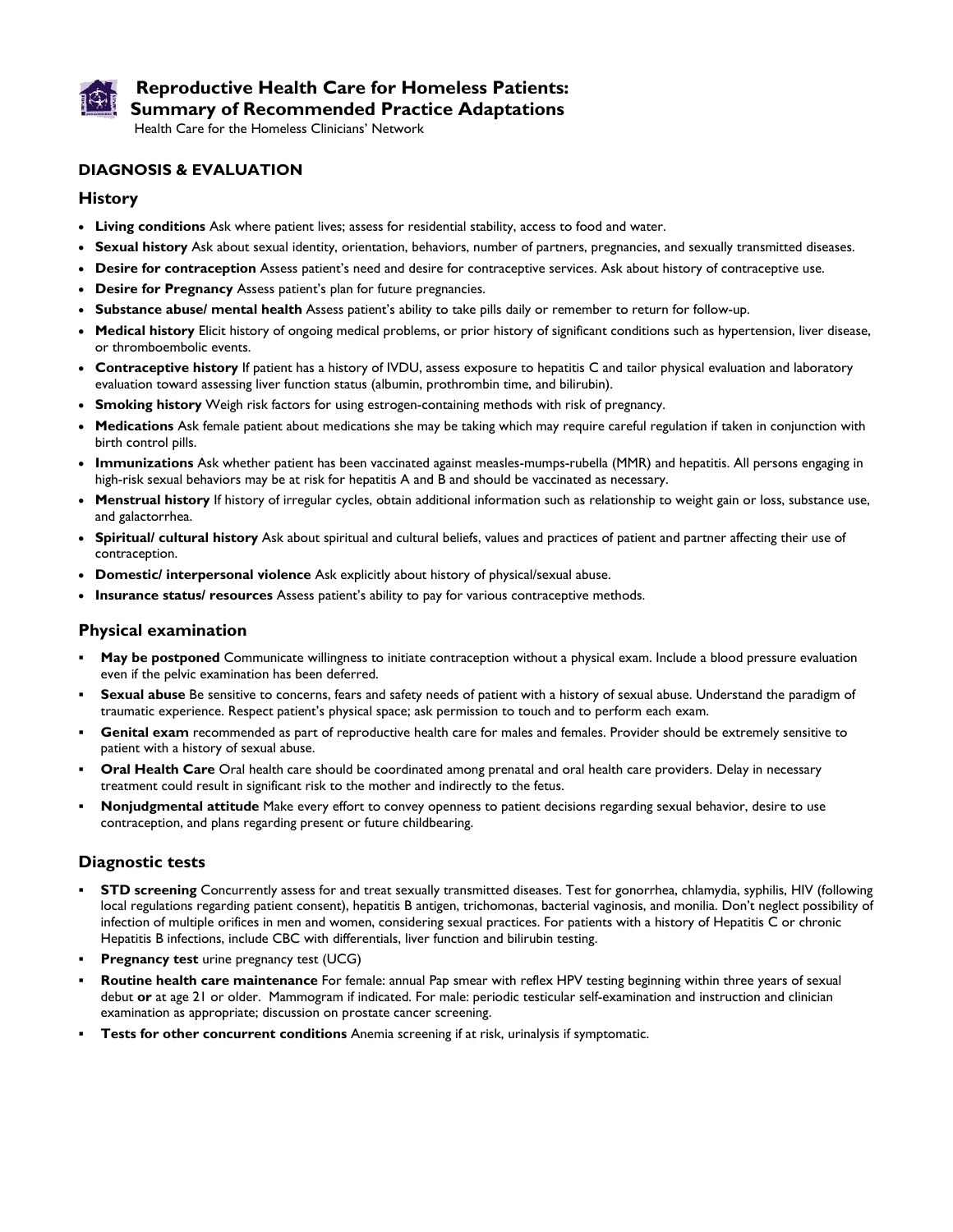### **PLAN & MANAGEMENT**

## **Education, Self-Management**

- **Hygiene** Assist client with how to keep clean, given limited access to bathing facilities, menstrual hygiene items, and/or clean underwear.
- **Contraceptive methods** Describe each method in a way that is understandable to patient. Give simple instructions for contraceptive method selected. Ask if there is any barrier to complying with the plan of care and if anything about it is unclear.
- **Side effects** During every visit reinforce education about medication/ contraceptive side effects.
- **STD protection** Explain that many contraceptives (including birth control pills) do not protect against sexually transmitted diseases. Recommend condom use even with other contraceptive method.
- **Risk reduction** Counsel at-risk clients to adopt safer sexual behaviors. Use interactive counseling that focuses on preventing unwanted pregnancy and transmission of disease.
- **Smoking cessation** Use opportunity to encourage smoking cessation; assess readiness to change.
- Partner education If possible, include partner in discussion of contraceptive alternatives.
- **Preconception counseling** Discuss nutrition, mental health and substance abuse. Explain risks of pregnancy to patient and fetus related to alcohol, drug, and nicotine use. Encourage folate-containing vitamin supplements. Educate client desiring pregnancy about advantages of and contraindications to breast feeding.
- **Health care maintenance** Encourage regular breast/testicular self-exam.
- **Storage/expiration of condoms, birth control pills** Educate patient about proper storage of condoms and birth control pills.
- **Co-existing medical conditions** Educate patient about possible effects of pregnancy on chronic medical conditions.

### **Medications**

- **Dispense on site** If possible, instead of giving patient a prescription or referring elsewhere. Recommend contraceptive methods that are easiest to use.
- **Injections** Consider injectable contraception if patient cannot adhere to daily regimen.
- **Birth control pills** Determine number of pill packs to prescribe at one time based on patient's access to medications and ability to adhere to prescribed regimen.
- **Transdermal methods** offer the advantage of convenience for some homeless clients. Consider patient's occupation when prescribing contraceptive patches.
- **Female condom** Easy to use and as effective as the male condom, this method may offer homeless clients another alternative for birth control.
- **IUD** Intrauterine Devices provide a contraception option for women unable to use hormonal options in the presence of an elevated liver function status. WHO guidelines should be followed.
- **Implanon** is an easy method of long term birth control which can be inserted in a clinic or medical van.
- **NuvaRing** The NuvaRing is a one month method of birth control that is inserted vaginally and remains for the month.
- **Emergency contraception** Emergency contraception available under the brand name, Plan B, can be administered up to five days after unprotected intercourse to prevent pregnancy. Plan B or alternate method of emergency contraception should be offered to women with a history of rape or unprotected intercourse within the last five days.
- **Initiation of contraception** After discussion of contraceptive alternatives, patient may wish to sign consent and begin contraceptive method immediately.
- **Vitamins** Prescribe folate supplement to all women of childbearing age. Recommend calcium supplement.
- **Contraindications** Estrogen-containing methods are not recommended for women 35 years of age or older who smoke. IUDs are contraindicated for women with high STD risk.
- **Anti-seizure medication** Careful regulation of anti-seizure medication required if taken in conjunction with birth control pills. IUD should be considered as a safe contraceptive option for women taking anti-seizure medications if all other contraindications are absent.

### **Associated problems, complications**

- **Pregnancy** Counsel patient on medical and personal risks of pregnancy. Help patient to understand risks of pregnancy related to irregular menses, drug and alcohol abuse.
- **Housing problems** Recognize that lack of housing may be even more of a problem once client becomes pregnant.
- **PTSD** Recognize that many homeless women and men are survivors of physical/sexual assault, with associated risks of psychological trauma and sexually transmitted disease.
- **Financial barriers** Limited resources for medications and lack of affordable health insurance for impoverished adults unaccompanied by children may present barriers to reproductive health care for both women and men.
- **Lack of safe storage place** Store contraceptive devices and medications for patient and provide ready access to them.